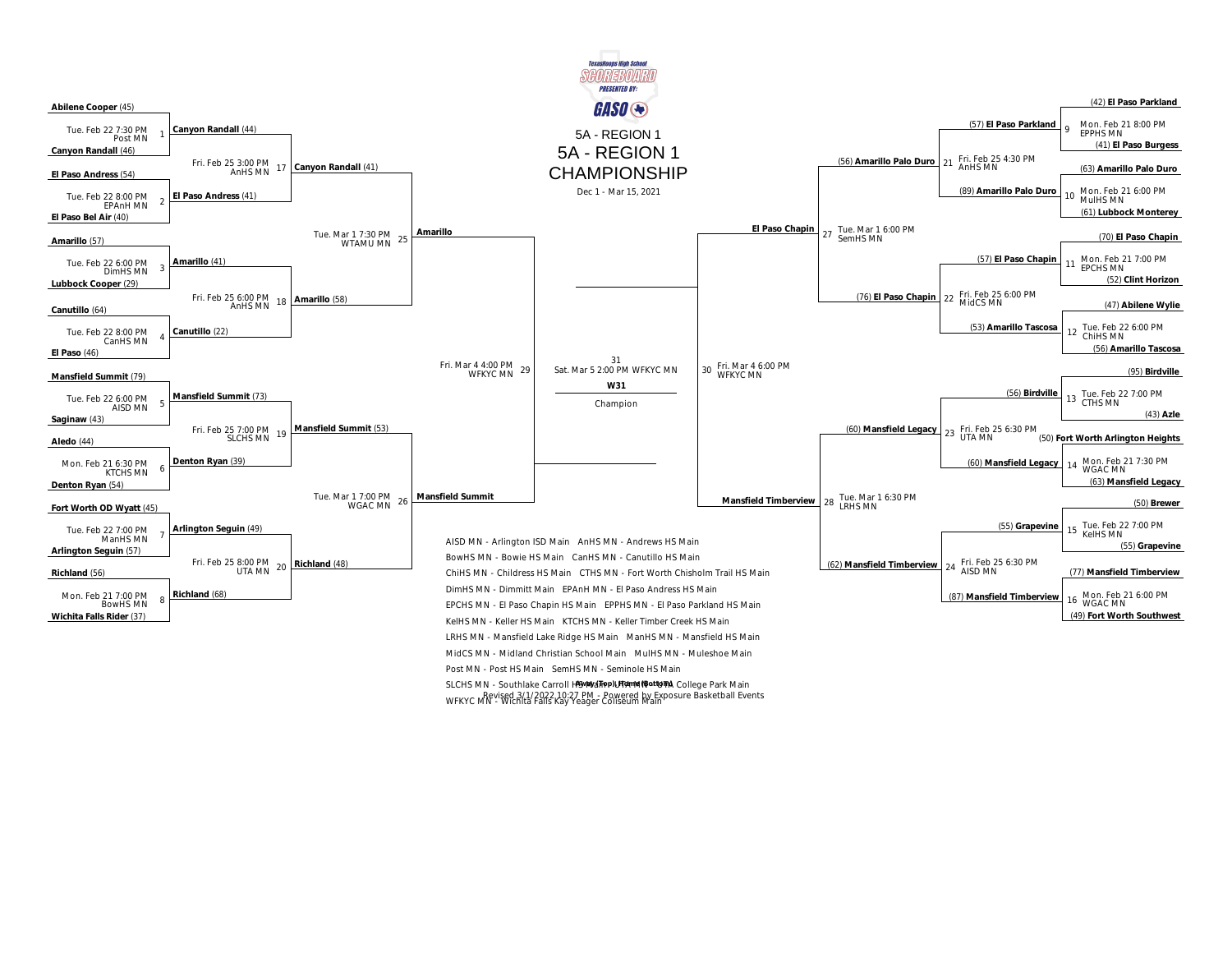

TJC MN - Pevised 3/1/2022 11:07 PM - Powered by Exposure Basketball Events<br>TJC MN - Tyler JC Main 1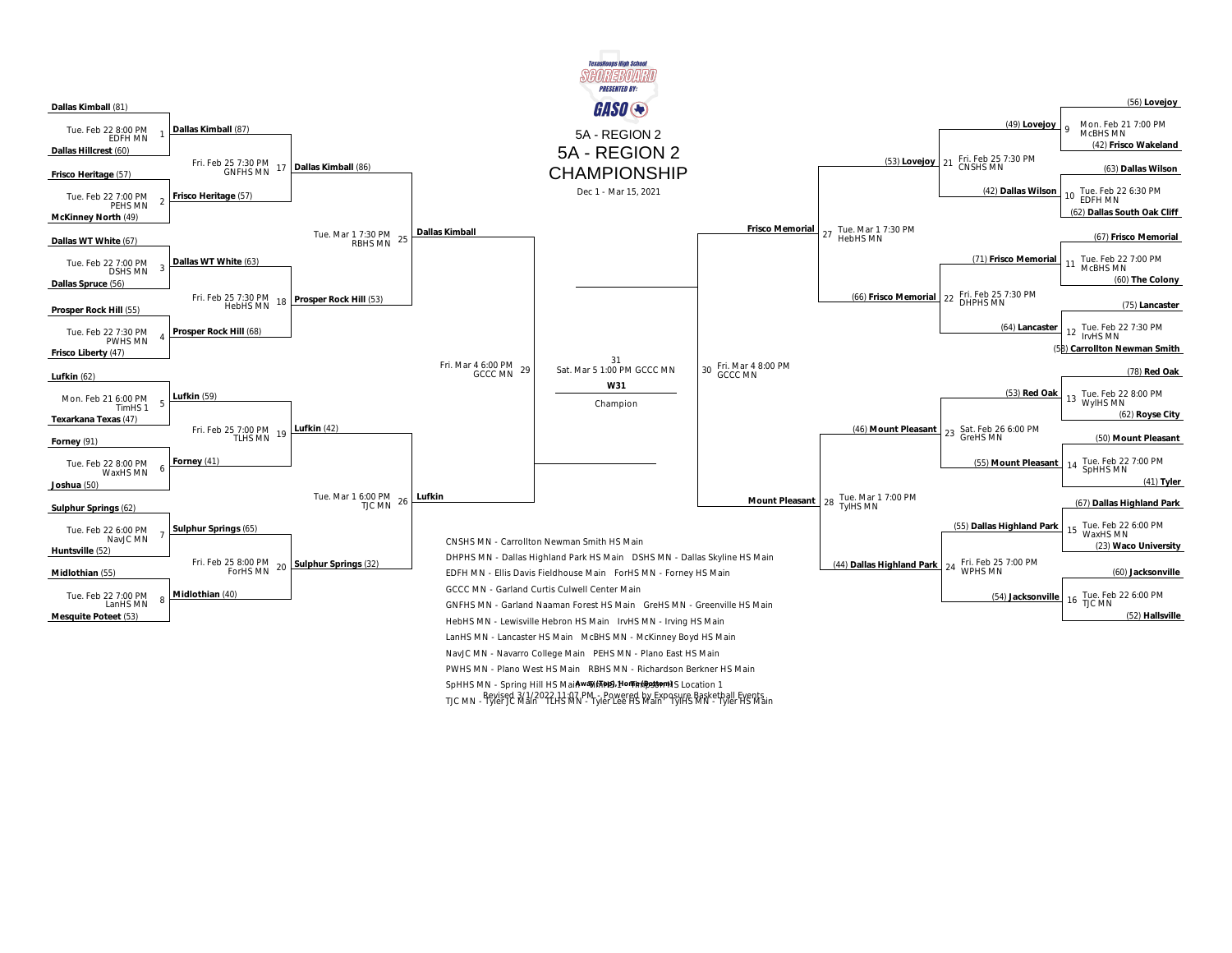

MBBHH MN - Mont Belvieu Barbers Hils HS Main Revised 3/1/2022 10:17 PM - Powered by Exposure Basketball Events